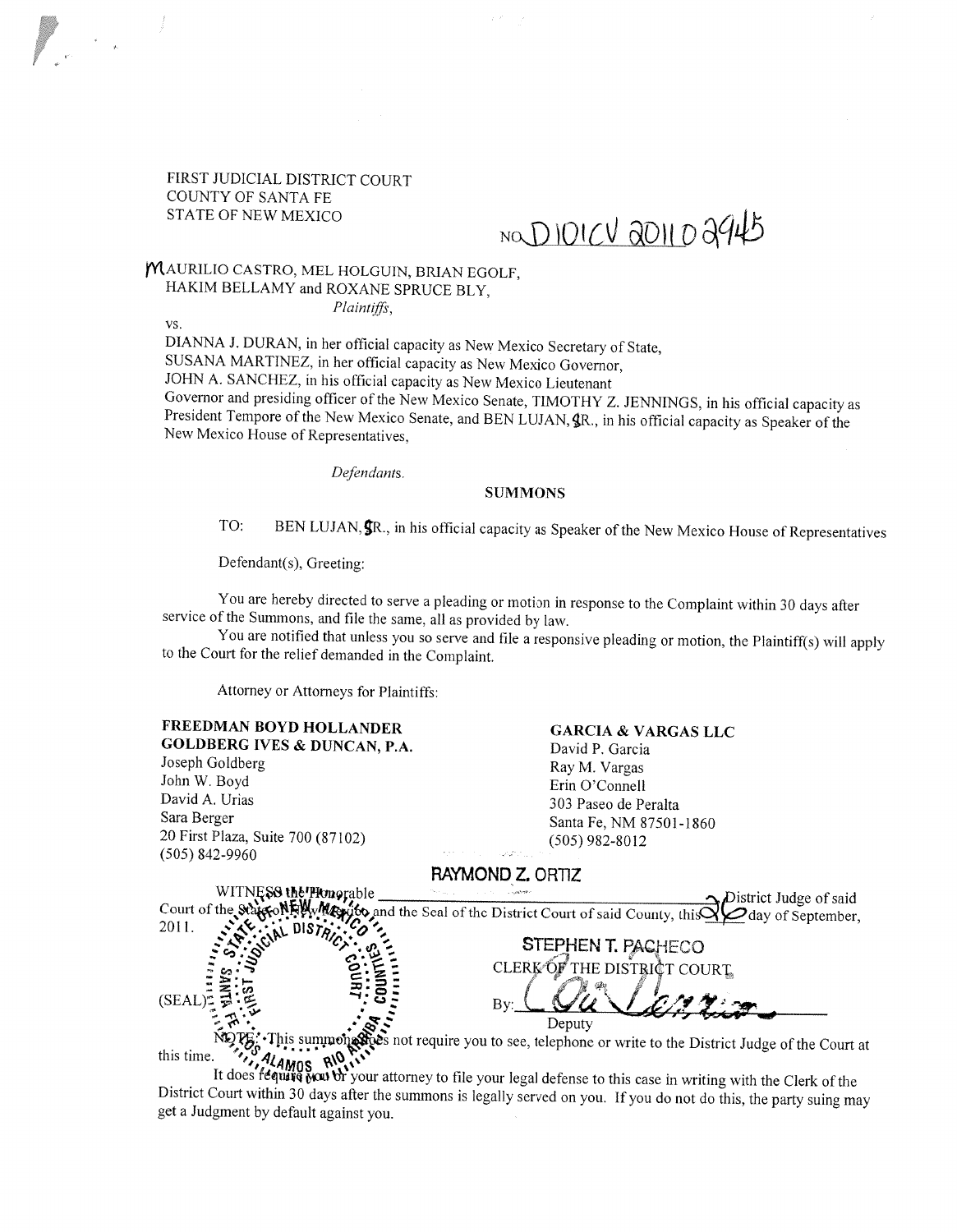## STATE OF NEW MEXICO  $\qquad$  )  $\big)$  SS.

| COUNTY OF |  |
|-----------|--|
|           |  |

## RETURN FOR COMPLETiON BY SHERIFF OR DEPUTY:

I certify that I served the within Summons in said County on the \_\_\_\_ day of \_\_\_\_\_\_\_\_\_, 2011, by delivering <sup>a</sup> copy thereof, with copy of Complaint attached, in the following manner:

RETURN FOR COMPLETION BY OTHER PERSON MAKING SERVICE:<br>I, being duly sworn, on oath, say that I am over the age of 18 years and not a party to this lawsuit, and that I served the within Summons in said County on the  $\frac{1}{2}$  day of  $\frac{1}{2011}$ , by delivering a copy thereof, with copy of Complaint attached, in the following manner:

| $\Box$  |                                                                                                                                                                                                                                                             |                                                |  |
|---------|-------------------------------------------------------------------------------------------------------------------------------------------------------------------------------------------------------------------------------------------------------------|------------------------------------------------|--|
| $\Box$  | the time of such service was absent therefrom.                                                                                                                                                                                                              |                                                |  |
| $\Box$  | By posting a copy of the Summons and Complaint in the most public part of the premises of                                                                                                                                                                   |                                                |  |
| $\Box$  |                                                                                                                                                                                                                                                             |                                                |  |
| $\Box$  |                                                                                                                                                                                                                                                             |                                                |  |
| $\Box$  | To Name of Person<br>Title of person authorized to receive service. (Used<br>when Defendant is a corporation or association subject to a suit under a common name, a land<br>grant board of trustees, the State of New Mexico or any political subdivision. |                                                |  |
| Fees:   |                                                                                                                                                                                                                                                             |                                                |  |
|         |                                                                                                                                                                                                                                                             | Signature of Private Citizen Making Service    |  |
|         | SHERIFF OF<br>COUNTY, STATE OF NEW MEXICO                                                                                                                                                                                                                   | Subscribed and sworn to before me this _______ |  |
| Sheriff |                                                                                                                                                                                                                                                             | Notary or Other Officer                        |  |
|         | By: $\qquad \qquad$                                                                                                                                                                                                                                         |                                                |  |
|         | Deputy                                                                                                                                                                                                                                                      | Title                                          |  |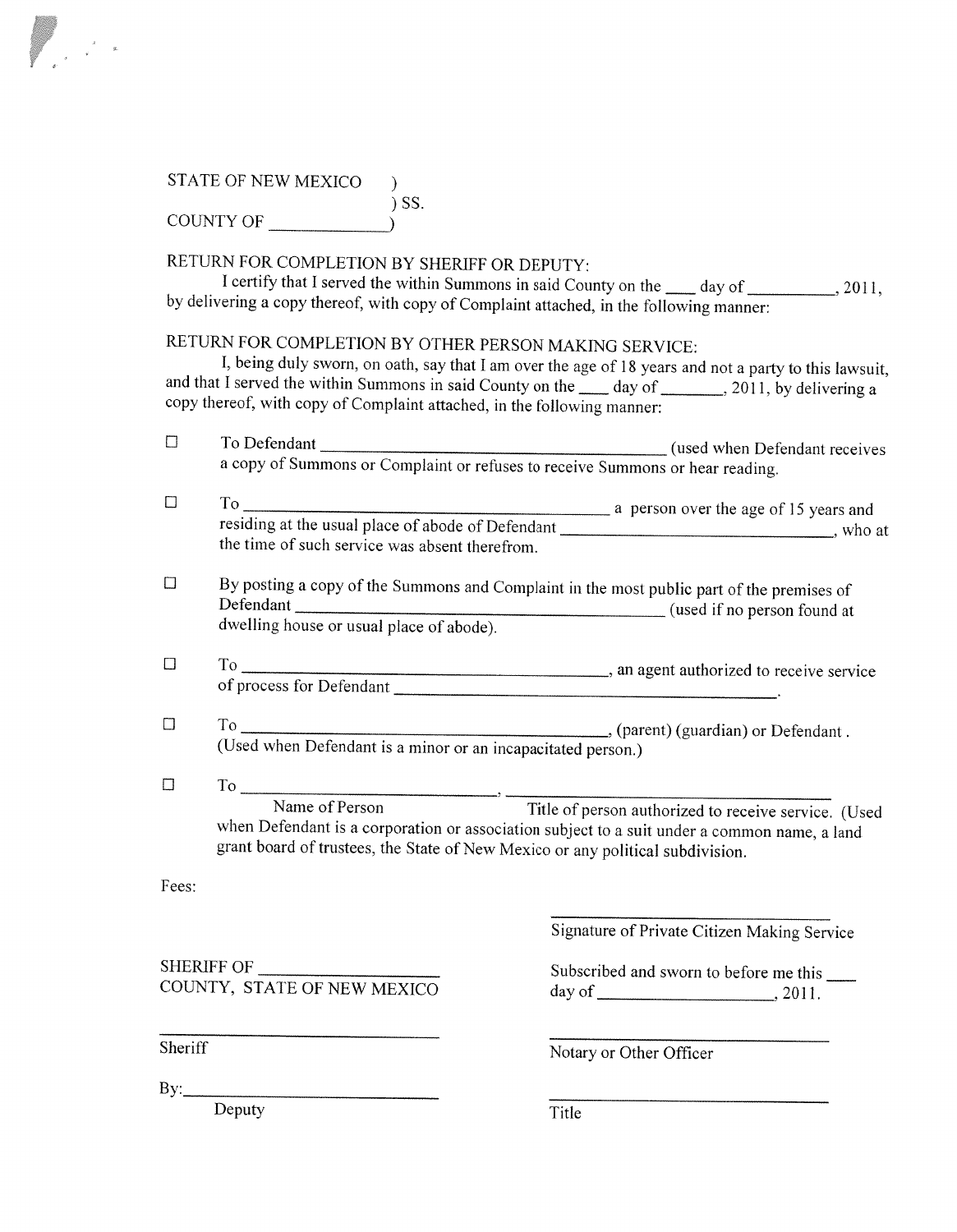#### **ENDORSED** FIRST JUDICIAL DISTRICT COURTICT COUL COUNTY OF SANTAFE STATE OF NEW MEXICO SEP  $262011$

Santa Fe, Rio Arriba **NO.**<br>Los Alamos Countie**ÑO.**<br>Santã Fe, NM 87504-2268

MAURILIO CASTRO, MEL HOLGUIN, BRIAN F. EGOLF, JR., HAKIM BELLAMY and ROXANE SPRUCE BLY,

#### Plaintiffs,

vs.

 $\sqrt{1-\delta}$ 

DIANNA J. DURAN, in her official capacity as New Mexico Secretary of State,<br>SUSANA MARTINEZ, in her official capacity as New Mexico Governor, JOHN A. SANCHEZ, in his official capacity as New Mexico Lieutenant Governor and presiding officer of the New Mexico Senate, TIMOTHY Z. JENNINGS, in his official capacity as President Pro-Tempore of the New Mexico Senate, and BEN LUJAN, SR., in his official capacity as Speaker of the New Mexico House of Representatives,

Defendants.

#### COMPLAINT FOR INJUNCTIVE AND DECLARATORY RELIEF FOR REDISTRICTING OF THE NEW MEXICO HOUSE OF REPRESENTATIVES

#### JURISDICTION, VENUE AND PARTIES

1. This is <sup>a</sup> civil action for injunctive and declaratory relief to achieve <sup>a</sup> lawful

redistricting of the <sup>70</sup> districts for the New Mexico House of Representatives.

- 2. This action is brought pursuant to this court's original jurisdiction under Art.
- VI, § 13, of the New Mexico Constitution, the equa<sup>l</sup> protection clauses of Art. II, § 18, of

the New Mexico Constitution and the Fourteenth Amendment to the United States

Constitution, the Voting Rights Act of 1965, <sup>42</sup> U.S.C. § 1973, and the civil rights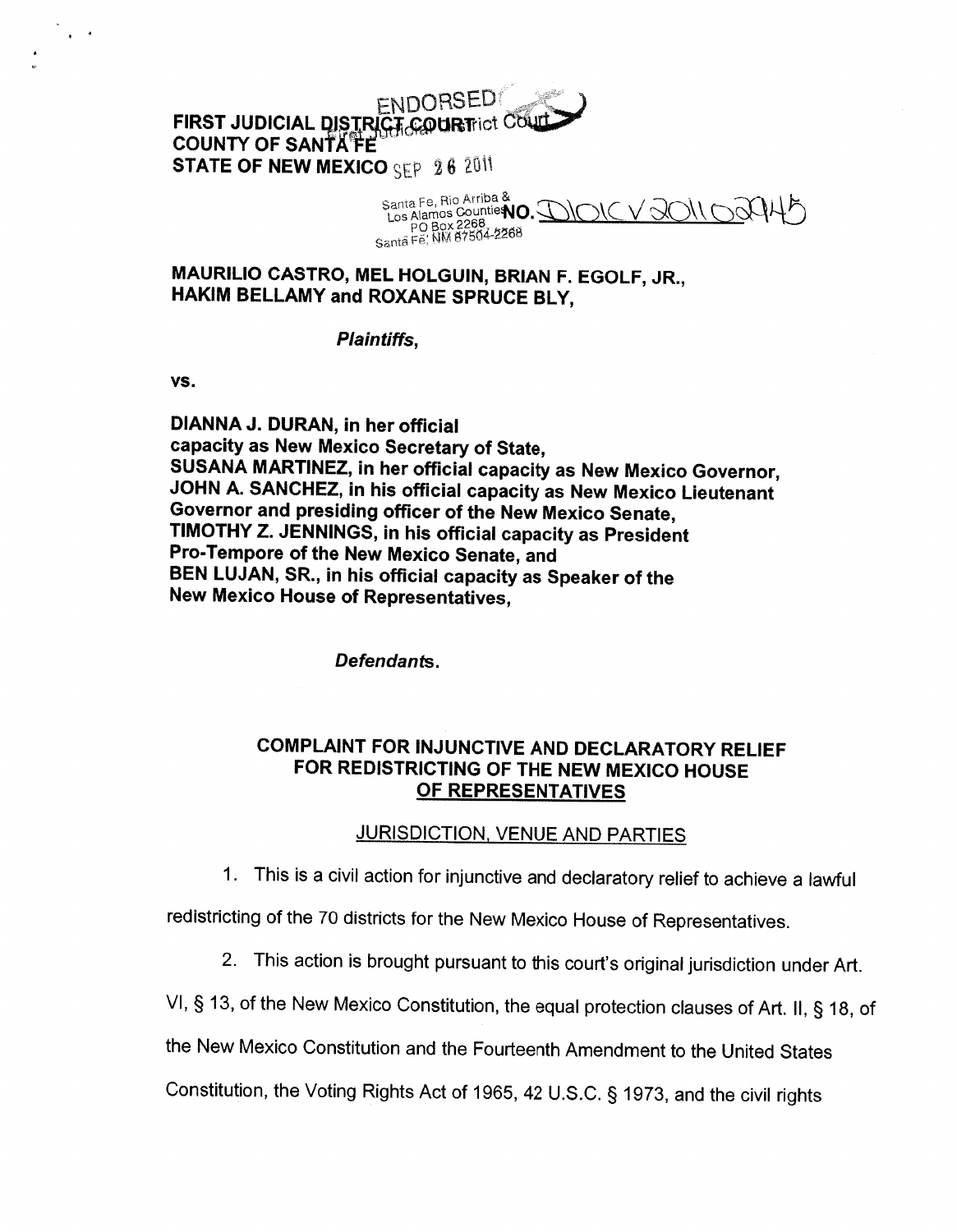provisions of 42 U.S.C. Secs. 1983 and 1988.

 $\bullet$  .  $\bullet$ 

3. Plaintiff Mel Holguin is <sup>a</sup> registered voter in the State of New Mexico who resides in Dona Ana County, New Mexico, and is identified as Hispanic/Latino, an ethnic minority, by Bureau of Census standards.

4. Plaintiff Brian Egolf is <sup>a</sup> registered voter in the State of New Mexico and <sup>a</sup> member of the New Mexico House of Representatives.

5. Plaintiff Hakim Bellamy is <sup>a</sup> registered voter in the State of New Mexico who resides in Bernalillo County, New Mexico, and is identified as African American, <sup>a</sup> racial minority, by Bureau of Census standards.

6. Plaintiff Maurilio Castro is <sup>a</sup> registered voter in the State of New Mexico who resides in Dona Ana County, New Mexico, and is identified as Hispanic/Latino, an ethnic minority, by Bureau of Census standards.

7. Plaintiff Roxane Spruce Bly is <sup>a</sup> registered voter in the State of New Mexico who resides in Bernalillo County, New Mexico, and is identified as American Indian, an ethnic minority, by Bureau of Census standards.

8. Defendant Dianna Duran is the duly elected Secretary of State of New Mexico, with offices at the seat of State governmen<sup>t</sup> in Santa Fe County, New Mexico. As the chief election officer of the State, as provided in NMSA 1978,  $\S$ § 1-2-1, et seq., she is the State official charged with the responsibility of administering the Election Code and ensuring that elections within the State are conducted in <sup>a</sup> fair and lawful manner. As such, she is named as <sup>a</sup> defendant in her official capacity.

9. Defendant Susana Martinez is the duly elected Governor of New Mexico. As the chief executive officer of the State of New Mexico, she has the power to call the

2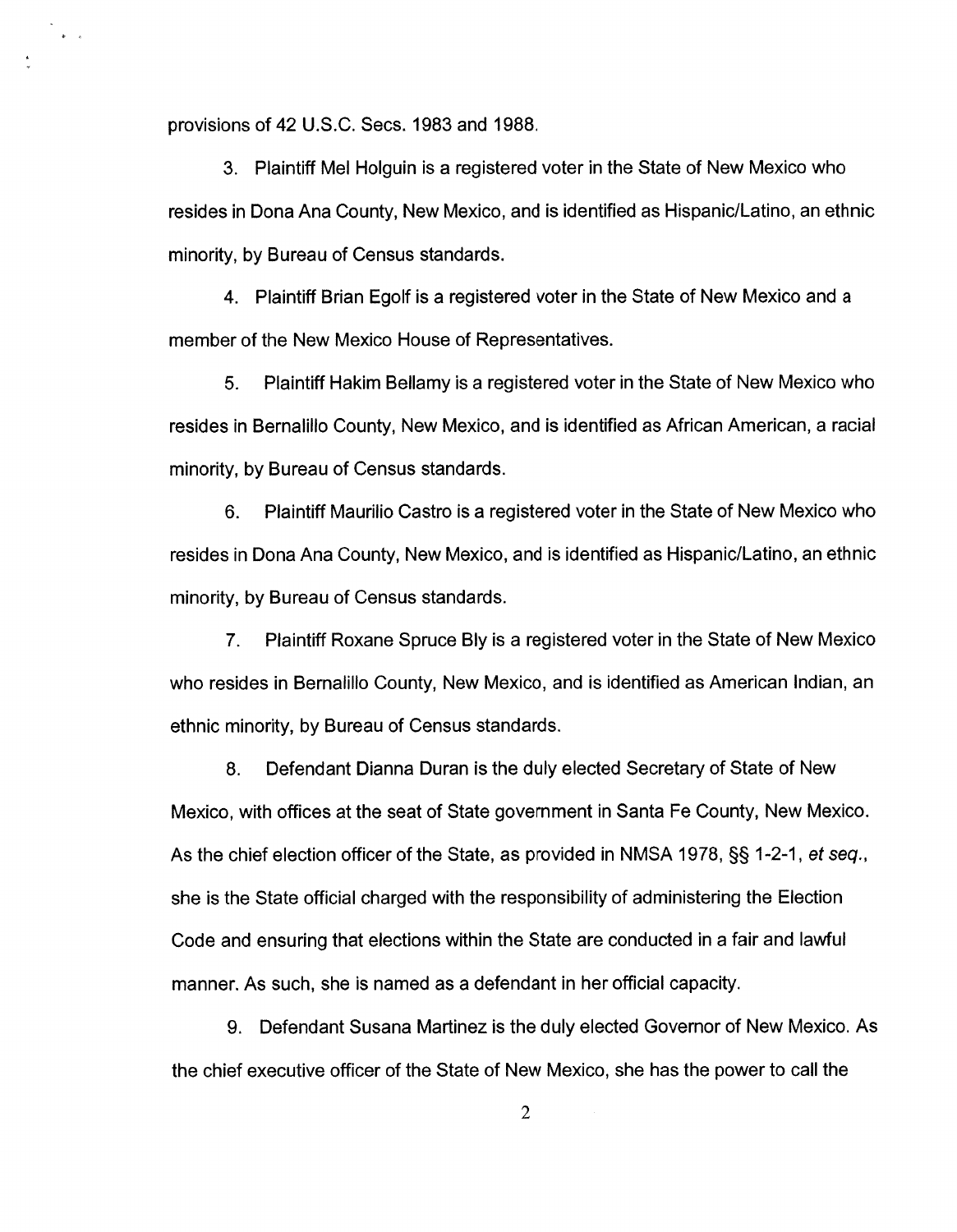legislature into session, to approve or veto redistricting legislation, and is obligated to faithfully execute the laws of the State.

 $\mathbf{F}=\frac{1}{N}$ 

 $\frac{1}{2}$ 

10. Defendant John Sanchez is the Lieutenant Governor of New Mexico. He acts as <sup>a</sup> presiding officer of the New Mexico Senate.

II. Defendant Timothy Jennings is the President Pro-Tempore of the New Mexico Senate. He acts as <sup>a</sup> presiding officer of the New Mexico Senate.

12. Defendant Ben Lujan, Jr., is the Speaker of the New Mexico House of Representatives. He acts as presiding officer of the New Mexico House of Representatives.

13. This judicial district is the lawful venue for this action, pursuant to NMSA 1978, § 38-3-1G (1988).

### ALLEGATIONS COMMON TO BOTH CAUSES OF ACTION

14. Each ten years, the Census Bureau of the United States conducts <sup>a</sup> decennial census throughout the United States, pursuant to the mandates of Article I, § 2, of the Constitution of the United States.

15. The population of the State of New Mexico has grown, changed in demographic characteristics and shifted in location substantially since the <sup>2000</sup> census. The current districts for members of the New Mexico House of Representatives, NMSA 1978 § 2-7D-1, approved and adopted in Jepsen v. Vigil-Giron, D-0101-CV-2001-02177 (First Judicial Dist. Court, January 24, 2002), are based on population data from the <sup>2000</sup> census. As <sup>a</sup> result, those districts now deviate impermissibly from population parity, resulting in <sup>a</sup> violation of "one-person, one-vote" principles, dilution of minority voting strength, and denial of equal protection of the laws for <sup>p</sup>laintiffs and all other

3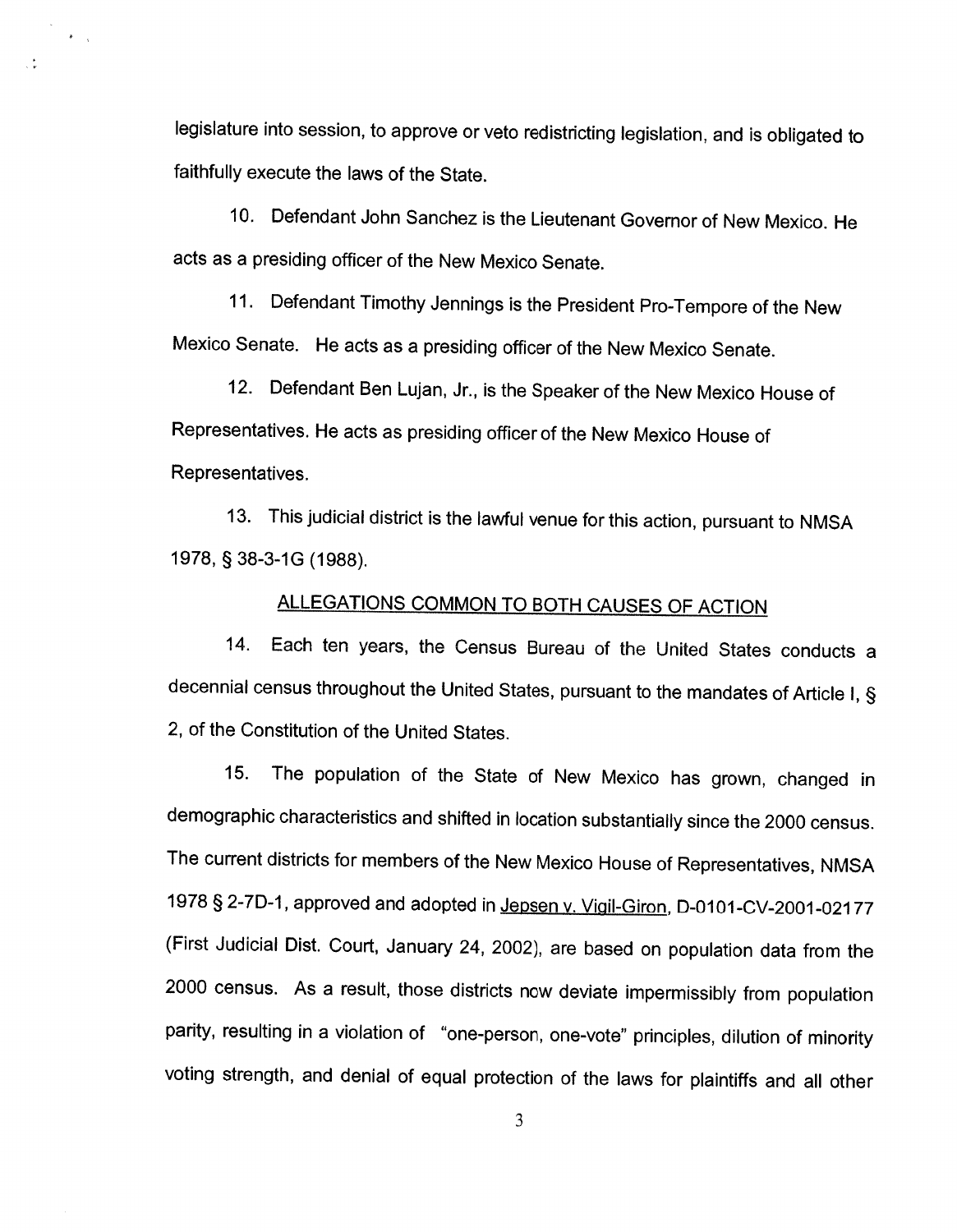voters throughout the State of New Mexico.

 $\epsilon$ 

16. Pursuant to federal law, the detailed results of the 2010 decennial census were provided in March <sup>2011</sup> to the governors and legislatures of all states, including New Mexico, specifically to provide <sup>a</sup> basis for <sup>a</sup> fair and lawful redrawing of congressional, state legislative and other districts, to preven<sup>t</sup> dilution of minority voting strength and to ensure that all voters can be guaranteed that their votes are accorded equa<sup>l</sup> weight in elections for their representatives under the fundamental democratic and constitutional principle of "one person—one vote."

17. To this date, New Mexico has not accomplished any redistricting whatsoever based on the <sup>2010</sup> census of persons residing in New Mexico. Redistricting must be accomplished now, so that Defendants and other New Mexico election officials may begin their preparations for the upcoming primary and genera<sup>l</sup> elections in <sup>2012</sup> in lawfully apportioned census 2010-based districts, so that candidates in the lawfully apportioned Census 2010-based districts may begin preparing to presen<sup>t</sup> their campaigns to New Mexico voters and so that New Mexico voters may know their districts and consider whom they wish to suppor<sup>t</sup> to represen<sup>t</sup> those districts.

18. The New Mexico Legislature, the institution primarily responsible for preparing <sup>a</sup> lawful and fair redistricting <sup>p</sup>lan, subject to the veto power of the governor, and pursuan<sup>t</sup> to the authority provided in Art. IV, § 3, of the New Mexico Constitution, convened in <sup>a</sup> special session in September <sup>2011</sup> called for the purpose of accomplishing the necessary redistricting. The legislature passe<sup>d</sup> <sup>a</sup> bill to redistrict the New Mexico House of Representatives, but that bill was vetoed by the Governor. As <sup>a</sup> consequence, the defendant Secretary of State will procee<sup>d</sup> to conduct primary and

4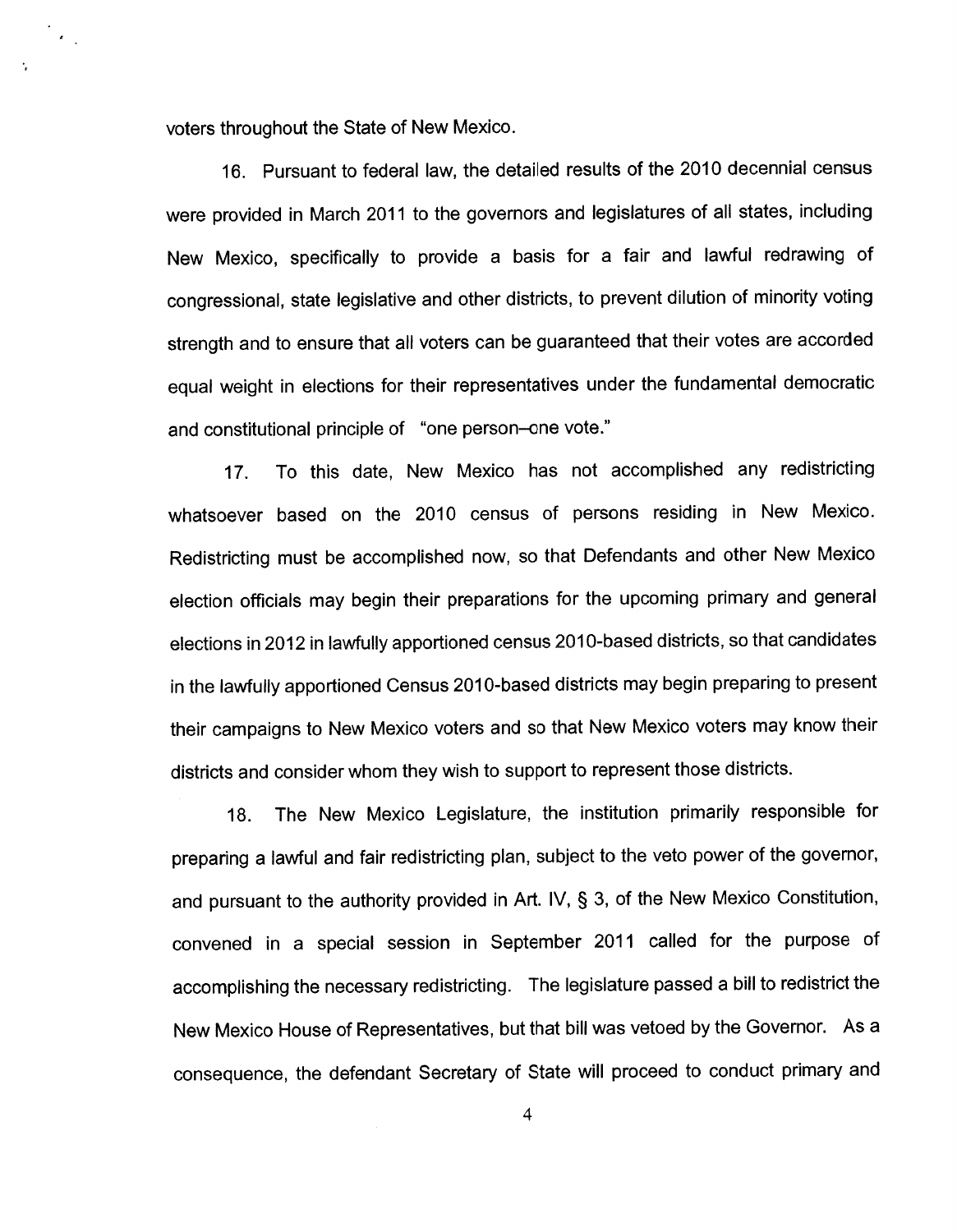general elections in <sup>2012</sup> for the <sup>70</sup> New Mexico House of Representative districts under the malapportioned districts which were adopted using the <sup>2000</sup> census.

 $\bar{z}$  $\mathcal{L}_{\text{max}}$ 

> 19. Judicial relief is necessary at this time. Without the action of this court, the lawfully required redistricting clearly will not take <sup>p</sup>lace.

> 20. Pursuant to the doctrines reaffirmed by the United States Supreme Court in Growe v. Emison, <sup>507</sup> U.S. <sup>25</sup> (1993), it is the primary right and responsibility of the State courts to require valid reapportionment or to formulate <sup>a</sup> valid redistricting <sup>p</sup>lan where the State political branches have not done so in <sup>a</sup> timely fashion. It is necessary for this court to exercise its jurisdiction to provide <sup>a</sup> specified period of time in which the legislature and governor may attempt to achieve the necessary redistricting, and if that political process should fail, to order the Defendant Secretary of State to administer the election process pursuant to <sup>a</sup> lawful redistricting <sup>p</sup>lan established by order of this court.

## COUNT I — EQUAL PROTECTION OF THE LAW

21. The current districting violates the rights of Plaintiffs and all other New Mexico voters to the equal protection of the laws in violation of Article II, Section <sup>18</sup> of the New Mexico Constitution and the Fourteenth Amendment to the Constitution of the United States of America. COUNT II-VOTING RIGHTS ACT OF 1965

22. The current districting violates the voting rights of the named Plaintiffs who are racial or ethnic minorities and all other New Mexicans similarly situated, in violation of the federal Voting Rights Act of 1965, <sup>42</sup> U.S.C. § 1973.

#### REQUESTED RELIEF

WHEREFORE, Plaintiffs respectfully request that this court exercise its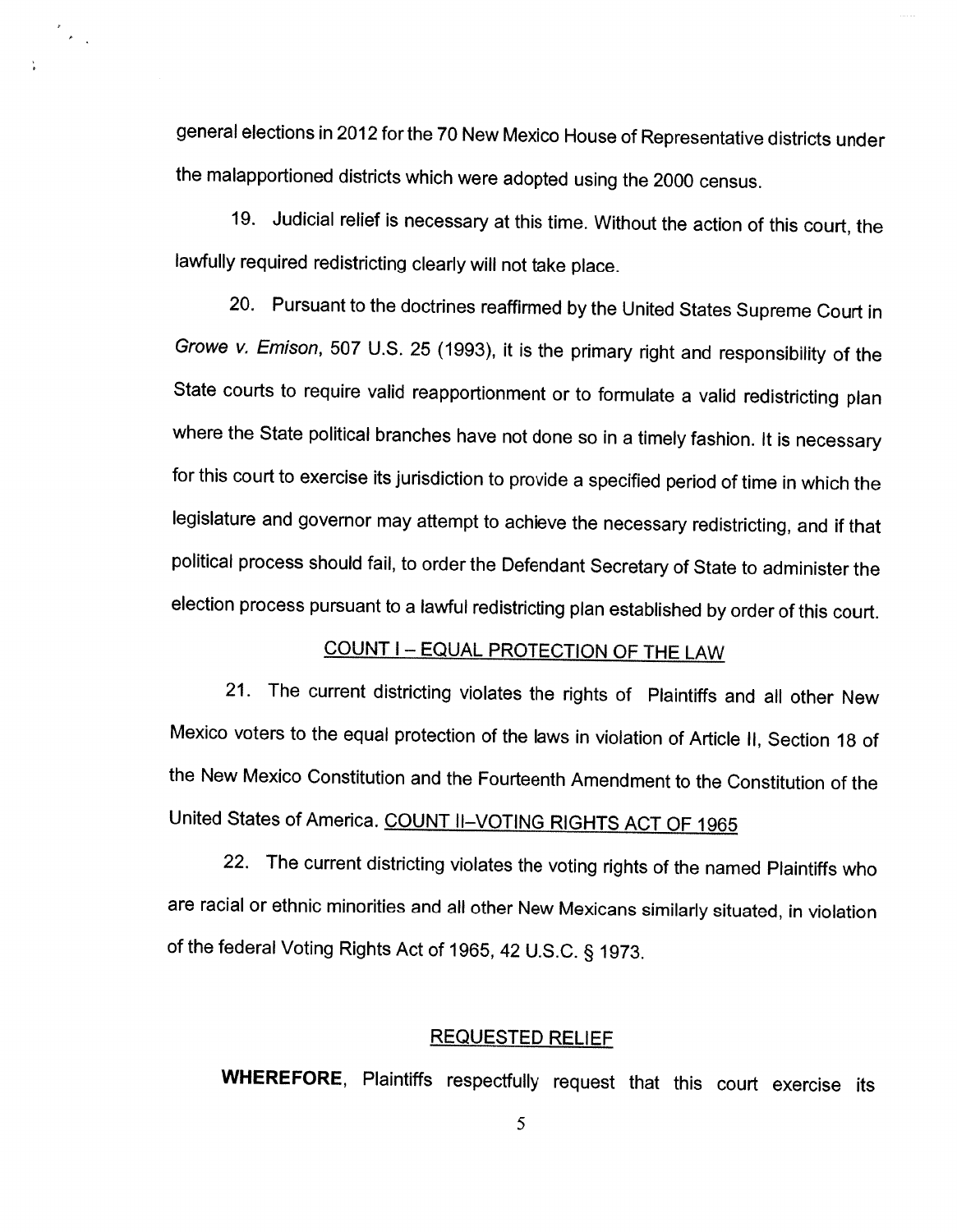jurisdiction and enter:

 $\epsilon_{\rm{max}}$ 

A. <sup>A</sup> declaratory judgment adjudicating that the current districting <sup>p</sup>lan, adopted in 2002, for the New Mexico House of Representatives is in violation of the Equal Protection Clauses of the New Mexico and United States Constitutions and the federal Voting Rights Act of 1965;

B. Preliminary and permanent injunctions restraining Defendants from using the current districting <sup>p</sup>lan for the New Mexico House of Representatives in any further elections;

C. <sup>A</sup> final judgment establishing <sup>a</sup> lawful redistricting <sup>p</sup>lan for the New Mexico House of Representatives based on the <sup>2010</sup> Census, to be used by the Defendants in New Mexico elections, until and unless another lawfully proper redistricting bill is duly passed by the New Mexico Legislature and signed into law by the Governor;

- D. An order awarding Plaintiffs their lawful fees and costs of suit; and
- E. Such other and further relief as the court deems proper.

Respectfully submitted,

#### FREEDMAN BOYD HOLLANDER GOLDBERG IVES & DUNCAN, P.A.

Bv:

JOSÉPH GOLDBERG JOHN BOYD DAvID URIAs SARA BERGER 20 First Plaza, Suite 700 (87102) Post Office Box 25326 Albuquerque, New Mexico 87125 (505) 842-9960